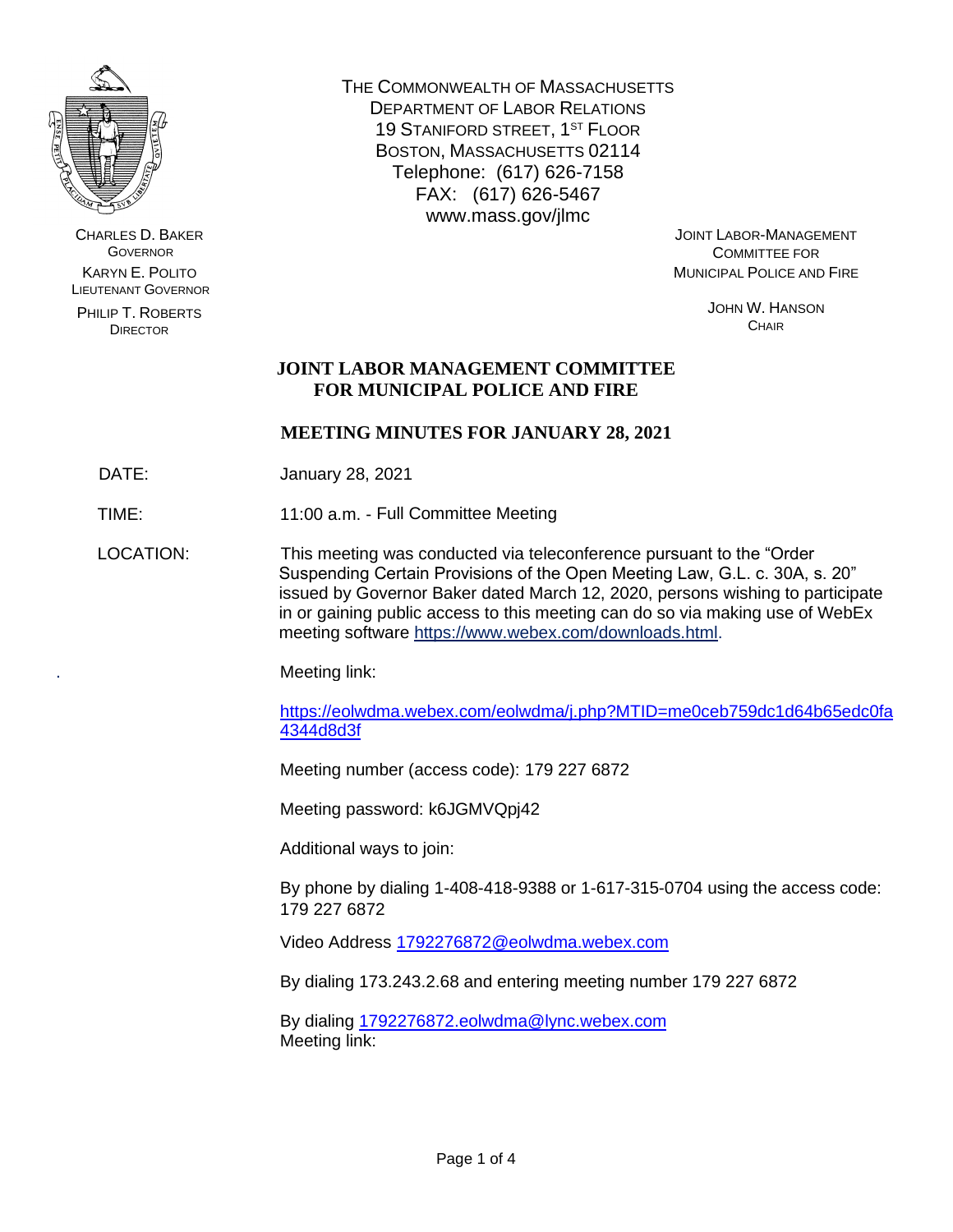**Committee Members Present:** Chairman Hanson; Police**:** Andrews, Perreira; Management: Goldsmith, Johnson, Ansaldi.

Alternates Present: Fire: Cross, Keene, Young; Police: DeMille, T. Reddy; Management: McCall, Frederickson, Bain, Hayes.

**Staff Present:** Cummings**,** Driscoll**,** Hubley, Morgado.

**Others Present:** John Robertson (MMA).

### **OPEN SESSION**

Chairman Hanson called the meeting to order at 11:02 A.M.

The meeting is being recorded by Chairman Hanson.

#### o *Administrative updates:*

 $\circ$  Vote to accept the full Committee meeting minutes from January 14, 2021.

### **Motion by Goldsmith, second by Cross: to accept the minutes from the full Committee meeting on January 14, 2021.**

#### **The Motion passed unanimously.**

#### o *Chairman's report:*

- $\circ$  The Chairman informed the Committee that he is reviewing 3(a) hearing procedures with staff to make the hearings more efficient and less contentious. He expects to circulate a draft and bring it up at the next meeting for discussion only.
- o *Review and Act on the following Petition, Jurisdiction and Awaiting Funding List (AFL) Cases:*

| Case No.                    | Organization | <b>Mediator/Sr. Staff</b> | <b>Topic/Vote/Action</b> |
|-----------------------------|--------------|---------------------------|--------------------------|
| 1. JLM-20-8164 Melrose Fire |              | JOEH, DJM                 | Vote on Jurisdiction     |

Mr. Morgado briefed the Committee.

**Motion by Cross, seconded by Goldsmith: to take jurisdiction in the case of the Melrose Firefighters, Local 1617 IAFF and the City of Melrose, JLM-20-8164.**

**The Motion passed unanimously.**

**Motion by Cross, seconded by Goldsmith: to assign the following Committee members to the case of the Melrose Firefighters, Local 1617 IAFF and the City of Melrose, JLM-20-8164: Cross for Fire and Hayes for Management or substitutes as so designated and approved by the Fire and Management Chairs respectively.** 

**The Motion passed unanimously.**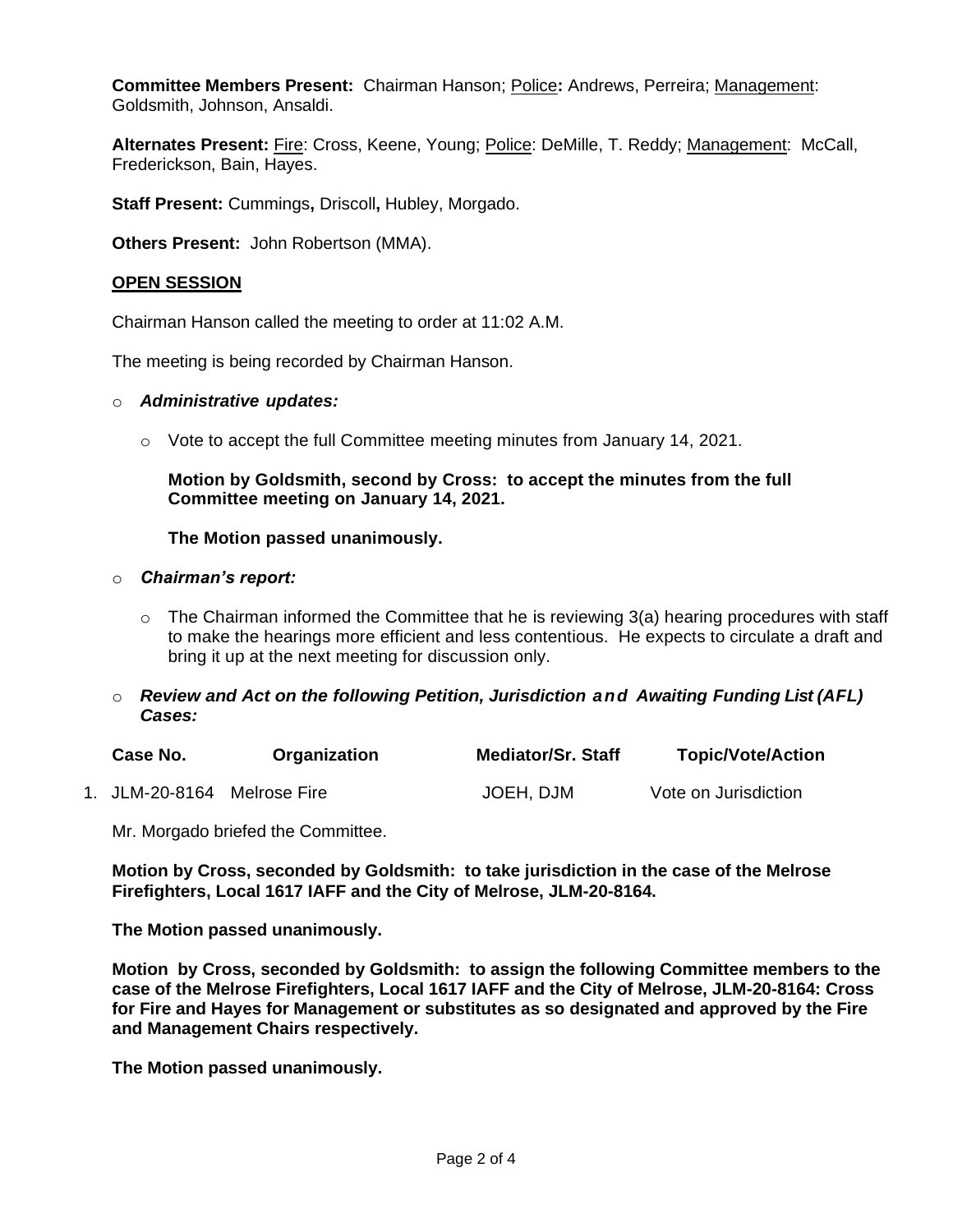Mr. Hubley and Mr. Driscoll briefed the Committee.

**Motion by Cross, seconded by Goldsmith: to find that, in the matter of the Framingham Deputy Fire Chiefs, Local 1652 IAFF and the City of Framingham, JLM-20-8250, the issues have remained unresolved for an unreasonable period of time resulting in the apparent exhaustion of the process of collective bargaining, and that the Committee vote to hold a hearing pursuant to Section 1, subsection 3(a), as set forth in Chapter 589 of the Acts of 1987, with the panel members consisting of David Keene (Labor) and Richard Tranfaglia (Management), or other Committee members and/or senior staff that may be substituted as necessary by the respective Labor and/or Management Chairs pursuant to the rules, policies, and procedures of the Committee, and any other applicable provisions of law, with said panel to be chaired by John Hanson.**

### **The Motion passed unanimously.**

3. JLM-20-8250 Framingham Deputy Fire Chiefs JOEH, GD Vote to 3(a) Hearing

Mr. Hubley and Mr. Driscoll briefed the Committee.

**Motion by Cross, seconded by Goldsmith: to find that in the matter of the Framingham Deputy Fire Chiefs, Local 1652 IAFF and the City of Framingham, JLM-20-8250, the issues have remained unresolved for an unreasonable period of time resulting in the apparent exhaustion of the process of collective bargaining, and that the Committee vote to hold a hearing pursuant to Section 1, subsection 3(a), as set forth in Chapter 589 of the Acts of 1987, with the panel members consisting of David Keene (Labor) and Richard Tranfaglia (Management), or other Committee members and/or senior staff that may be substituted as necessary by the respective Labor and/or Management Chairs pursuant to the rules, policies, and procedures of the Committee, and any other applicable provisions of law, with said panel to be chaired by John Hanson.**

**The Motion passed unanimously.**

#### **Other Business**

Chairman Hanson asked the Chairs of each group of the Committee to submit on the record the names of the alternate members for each group.

Management submitted the following alternate members without objection:

Mary Aicardi Ted Alexiades David Bain Diane Crimmins Frank Frederickson Patrice Garvin